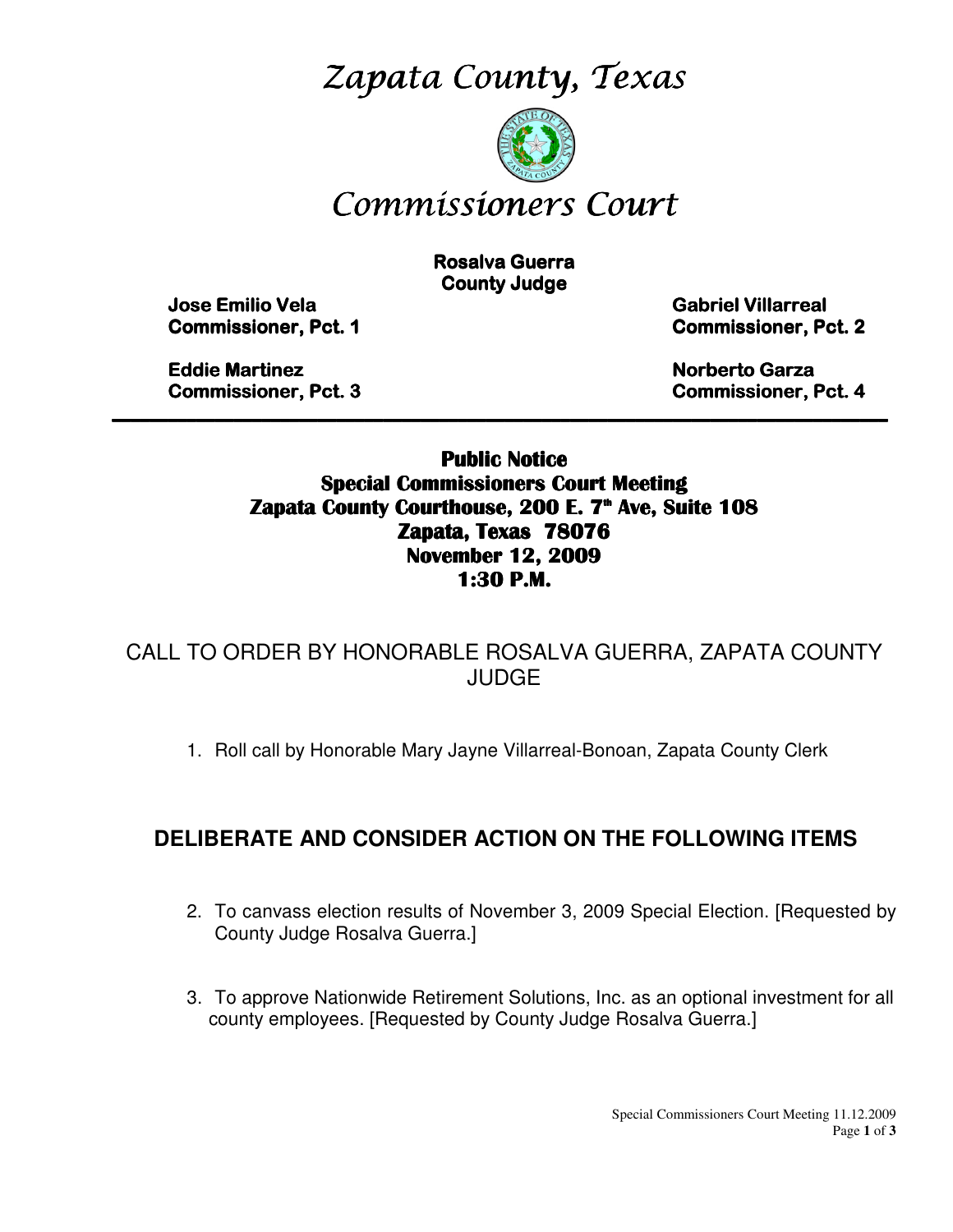- 4. To approve the Memorandum of Agreement with FEMA. [Requested by County Judge Rosalva Guerra.]
- 5. To lease/purchase an Ashpalt Zipper. [Requested by Commissioner Norberto Garza Pct. 4.]
- 6. To upgrade the holding cell for the prisoners in the 49<sup>th</sup> District Court Room up to standards. [Requested by 49<sup>th</sup> District Judge Jose A. Lopez.]

# **EXECUTIVE SESSION**

**Note 1 Gov't Code Ann 551.071, Consultation with Attorney Note 2 Gov't Code Ann 551.072, Real Property Note 3 Gov't Code Ann 551.074, Personnel Matters Note 4 Gov't Code Ann 551.076, Security** 

The Commissioners Court will consider the following items in Executive Session. The Commissioners Court may also consider any other matter posted on the agenda if there are issues that require consideration in Executive Session and the Commissioners Court announces that the item will be considered during Executive Session.

#### **ADJOURN**

Pursuant to the authority granted under Government Code, Chapter 551, the Commissioners Court may convene a closed session to discuss any of the above agenda items. Immediately before any closed session, the specific section or sections of Government Code, Chap. 551 that provide statutory authority will be announced.

#### DATED THIS 9th DAY OF November, 2009.

**By: \_\_\_\_\_\_\_\_\_\_\_\_\_\_\_\_\_\_\_\_\_\_\_\_\_\_\_\_\_\_\_\_\_\_\_\_** 

 **Sara A. Rocha Court Coordinator**